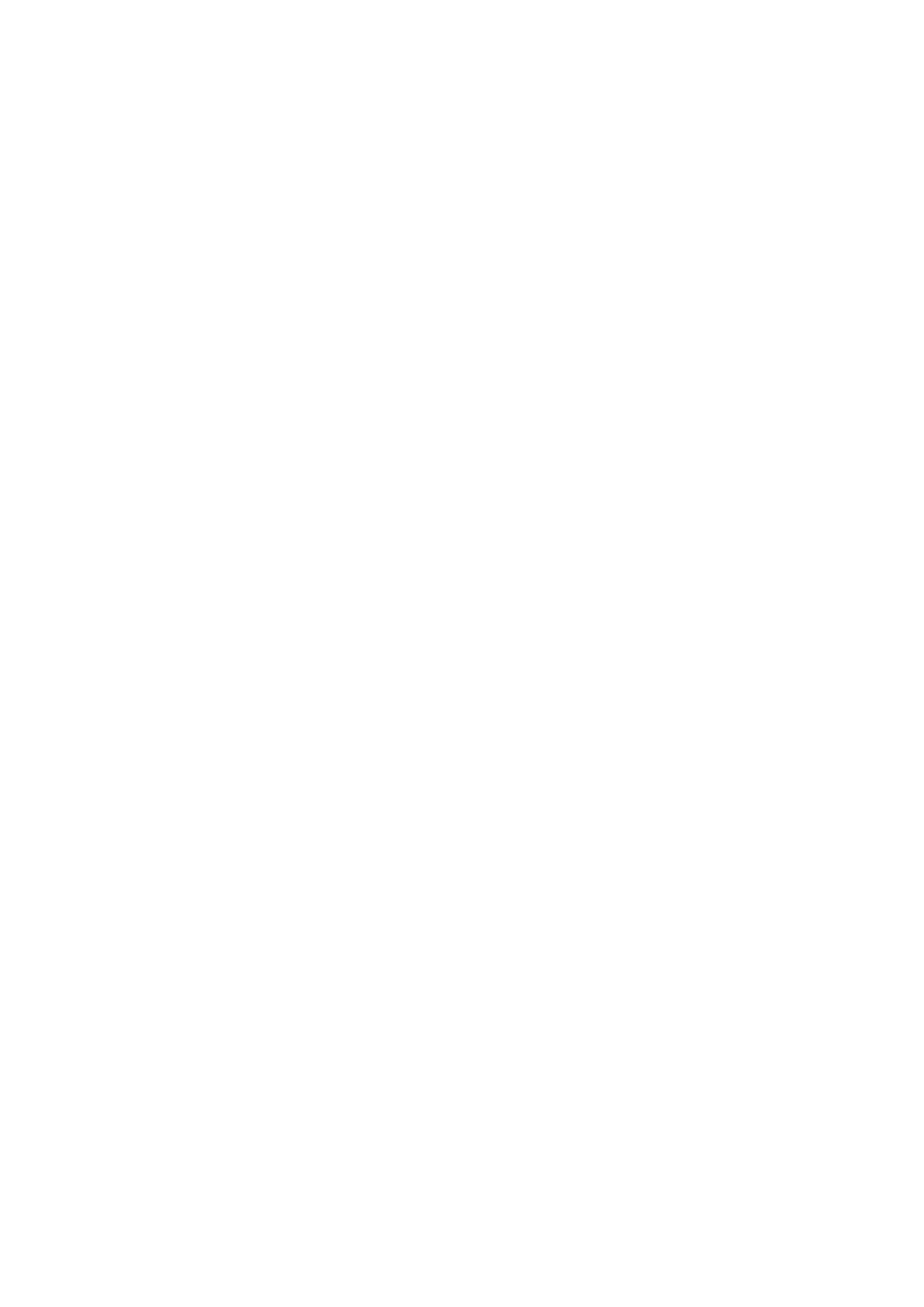# **Summary of Changes**

| Page<br><b>Ref</b> | <b>Section</b>                        | <b>Amendment</b>                                                            | Date of<br>Change |
|--------------------|---------------------------------------|-----------------------------------------------------------------------------|-------------------|
| <b>Title</b>       | Title                                 | Policy title updated to reflect the content                                 | May 2021          |
| 5                  | Roles and<br><b>Responsibilities</b>  | Paragraphs updated with new hyperlink to Trust<br>website                   | Feb 2021          |
| 6                  | 5 - Publishing Equality<br>Objectives | Equality Objectives updated for 2020-21 as<br>agreed by Trust Chair and CEO | Feb 2021          |
| 8                  | 10 - Disseminating the<br>Policy      | Means of dissemination simplified to remove the<br>need for paper copies    | Feb 2021          |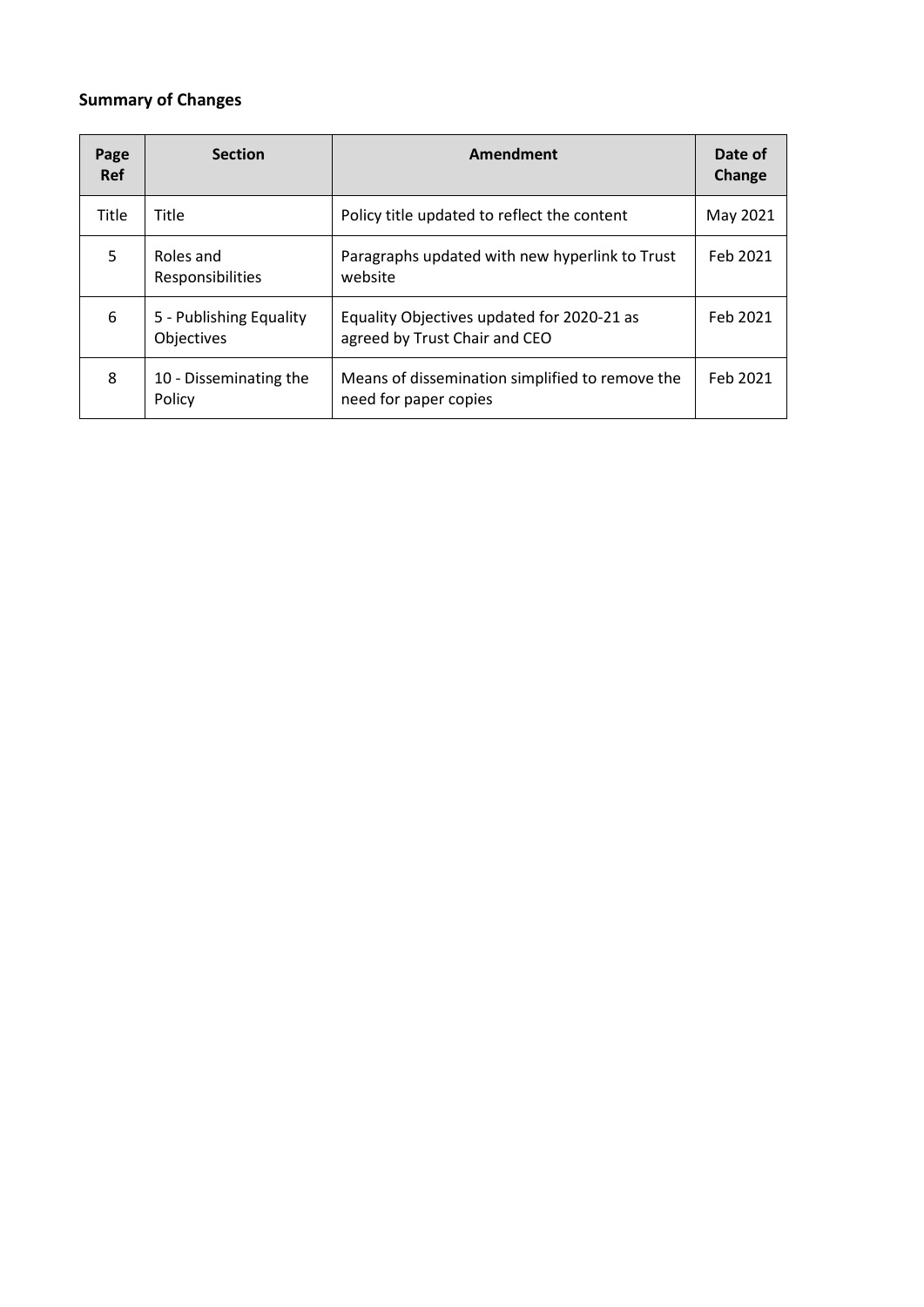#### **Roles and Accountabilities**

The Diocese of Norwich St Benet's Multi Academy Trust is accountable for all policies across its Academies. All policies, whether relating to an individual academy or the whole Trust, will be written and implemented in line with our ethos and values as articulated in our prospectus. We are committed to the provision of high-quality education in the context of the Christian values of responsibility, respect and dignity where individuals are valued, aspirations are high, hope is nurtured and talents released.

A Scheme of Delegation for each academy sets out the responsibilities of the Local Governing Body and Headteacher / Head of School. The Headteacher / Head of School of each academy is responsible for the implementation of all policies of the Academy Trust.

All employees of the Academy Trust are subject to the Trust's policies.

#### **1. Introduction**

The St Benet's Multi Academy Trust Board is deeply committed to the principles of equality, diversity and inclusion and actively promotes this with its staff, governors, volunteers, pupils, parents/carers and all in the academy community.

All our academies are inclusive where we focus on the well-being and progress of every child and where all members of our community are of equal worth. We believe that the Equality Act 2010 provides a framework to support our commitment to valuing diversity, tackling discrimination, promoting equality and fostering good relationships between people. It also ensures that we continue to tackle issues of disadvantage and underachievement of different groups.

We recognise that these duties reflect international human rights standards as expressed in the UN Convention on the Rights of the Child, the UN Convention on the Rights of People with Disabilities, and the Human Rights Act 1998.

### **2. Scope**

This policy encompasses the following protected characteristics:

- Age
- Disability
- Gender reassignment
- Pregnancy and maternity
- Race
- Religion or belief
- Sex
- Sexual orientation
- Marriage and civil partnership

The Trust does not tolerate any form of harassment, bullying or discrimination (see the section on linked policies for related policies).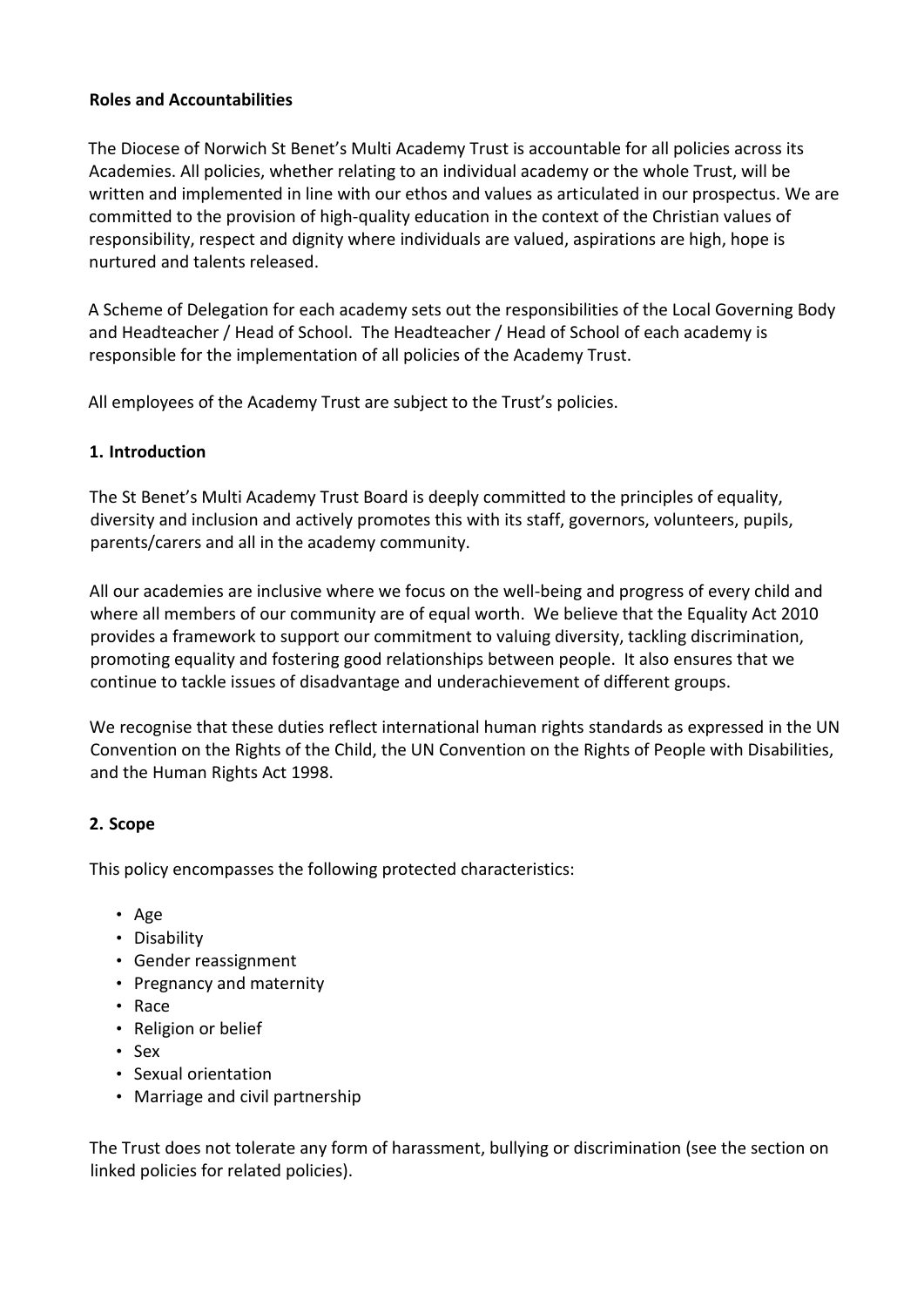## **3. Our approach to equality is based on the following key principles**

- All learners, staff, trustees, governors and volunteers are of equal value and shall be enabled to develop to their full potential.
- We recognise, respect and value difference and understand that diversity is a strength.
- We foster positive attitudes and relationships and a shared sense of cohesion and belonging.
- We observe good equalities practice in staff recruitment, retention and development.
- We aim to reduce and remove inequalities and barriers that already exist.
- Equality is central to our academy's Christian ethos which follows the example of Jesus and the New Testament.
- We aim to support social justice and social mobility preparing pupils for life in a diverse society.

We will provide training, guidance and information to enable all in the academy community to play their part in the implementation of this policy.

#### **4. The legal context**

The Equality Act 2010 was introduced to ensure protection from discrimination, harassment and victimisation on the grounds of specific characteristics (referred to as protected characteristics).

This means that no-one should be discriminated against or treated less favourably because of their sex (gender), race, disability, religion or belief, gender reassignment, sexual orientation or pregnancy or maternity, age, marriage and civil partnerships.

The Act requires all public organisations, including Academy Trusts, to comply with the Public Sector Equality Duty and two specific duties:

### The **Public Sector Equality Duty** or "general duty"

This requires all public organisations, including Academy Trusts, to

- Eliminate unlawful discrimination, harassment and victimisation.
- Advance equality of opportunity between different groups.
- Foster good relations between different groups.

### **Two "specific duties"**

This requires all public organisations, including Academy Trusts, to:

- Publish information to show compliance with the Equality Duty.
- Publish Equality objectives at least every 4 years which are specific and measurable.

We understand from time-to-time further legislation and guidance is published by Government and relevant legal bodies and we will continually monitor and implement relevant policy and practice to ensure compliance.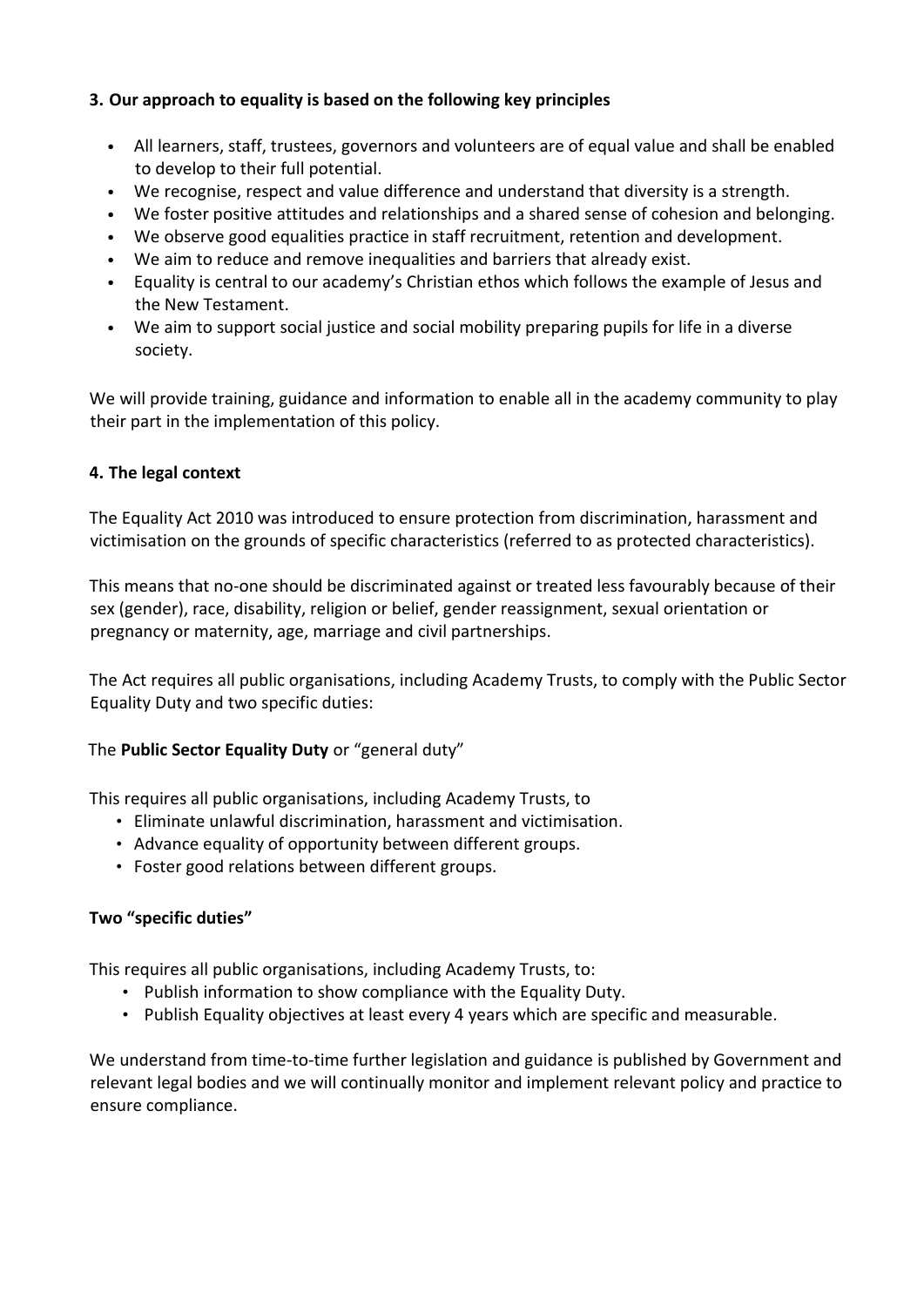#### **Roles and Responsibilities**

All directors, trustees, governors, staff, volunteers, pupils/students and their families need to develop an appropriate understanding of, and act in accordance with, the Trust's Equality and Diversity Policy and Action Plan.

In addition, the St Benet's Trustees are responsible for ensuring that the Trust prepares, publishes, implements, reports on and reviews an Equality and Diversity Policy and Action Plan (including budget requirements), and in particular the employment implications of meeting the Duty.

Information on how St. Benet's is meeting these statutory duties can be found here: [https://www.stbenets.org/about-us/model-policies/.](https://www.stbenets.org/about-us/model-policies/)

Each Local Governing Body is responsible for the implementation of this policy and will delegate the day-to-day operational responsibility to a named senior manager, usually the Headteacher. The Ethos and Community Committee will have a watching brief regarding the implementation of this policy.

Each academy will produce an Equality Impact Statement each year. The template for this can be found in **APPENDIX 1** and should be published on the academy website.

All visitors to the Academy, including volunteers, parents and carers, are expected to support our commitment to equalities and comply with the duties set out in this policy. We will provide guidance and information to enable them to do this.

#### **Key contacts:**

Staff Member responsible: Lucy Field, Assistant Headteacher (ASHS) and Mark Carlyle, Head of School (HPA) Link Trustee/Local Governor: Nina Green

### **5. Publishing equality objectives**

The objectives which we identify represent the Trust's priorities and are the outcome of a careful review and analysis of data and other evidence. They also take into account national and local priorities and issues.

We evaluate our success in meeting the Public Service Equality Duties by the extent to which we **achieve improved outcomes** for the different groups. We produce equality data analysis which informs our discussions about the Equality Objectives, available here: [https://www.stbenets.org/about-us/model-policies/.](https://www.stbenets.org/about-us/model-policies/)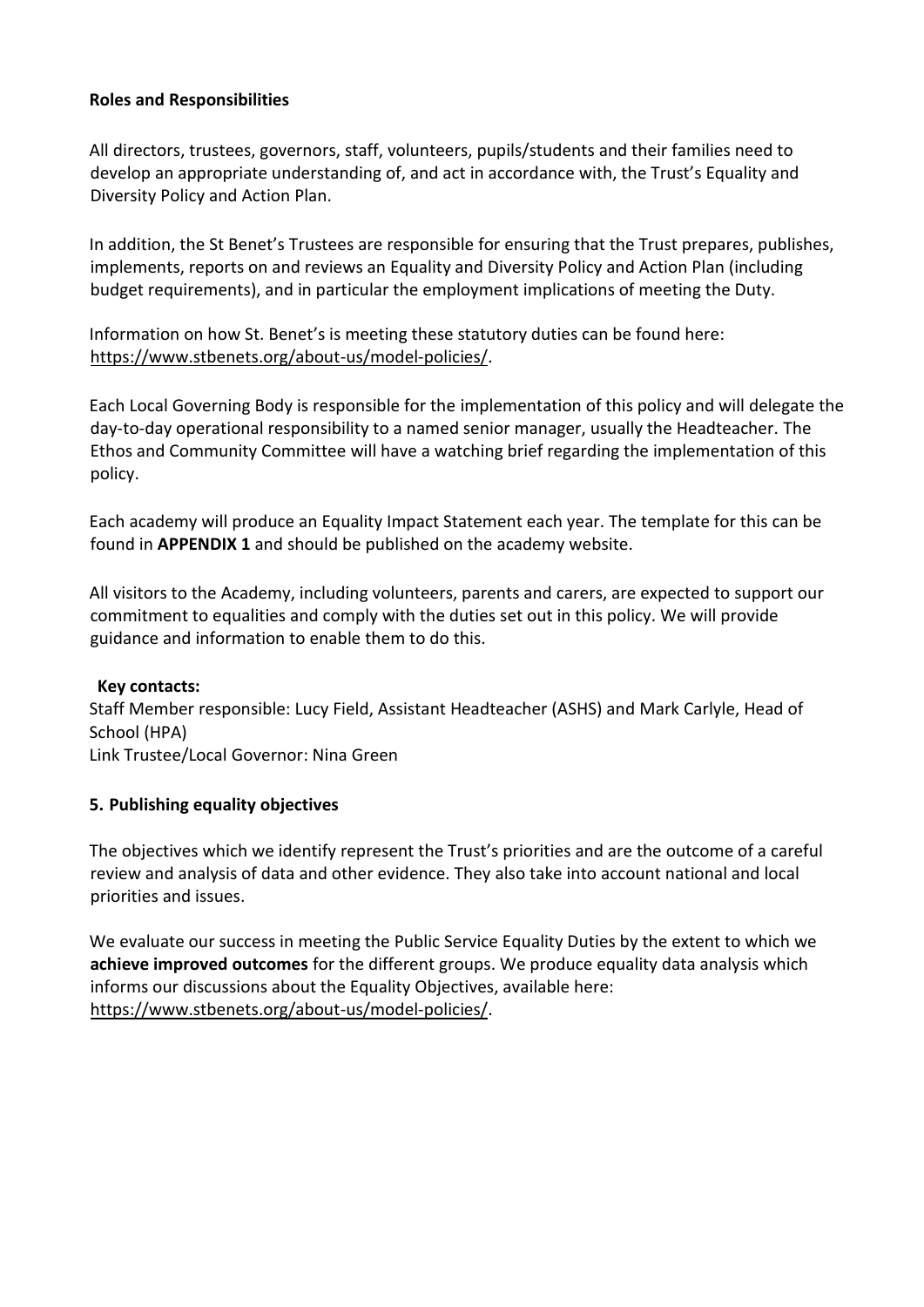## **Our Trust Equality Objectives for 2021-2022 are:**

- 1. We will undertake a detailed review of all data supporting the Equalities Policy and related policies and identify the core data for:
	- a. The Trust
	- b. Each academy
- 2. We will monitor each academy's performance data to ensure the most disadvantaged pupils are not further disadvantages by actions taken to deal with the effects of Covid-19.
- 3. To take action to advance equality of opportunity, and further move towards the eradication of prejudice-related bullying in relation to the protected characteristics listed in the Equality Act 2010 by ensuring that there is an open culture of reporting and that every case is thoroughly investigated and restorative approaches used to bring about behaviour changes.
- 4. We will take action to ensure we are an employer of choice with an active recruitment policy to recruit from under-represented groups and develop our equality profile of all staff to help us understand and address key equality issues in our workforce.
- 5. To monitor levels of parental and pupil engagement (especially the most disadvantaged) in learning and school life, across all activities to ensure equity and fairness in access and engagement. And then to ensure all pupils are given similar opportunities with regards to enriching extracurricular activities.

### **Our Equality Objectives for the Harleston Federation are:**

- 1. To educate and eliminate unlawful discrimination, harassment and victimisation by discouraging and responding to all incidents of prejudiced based bullying.
- 2. To fully engage members of the community including our diversity club in reviewing all aspects of equality across the Academy and the Federation
- 3. To take action to remove the barriers to learning for students who are disadvantaged and affected by the impact of COVID-19 by further improving the capacity of Pupil Premium funding to 'close the gap' so that students from more disadvantaged backgrounds have improved life chances.
- 4. To improve the capacity of the Academy and Federation to support students/pupils/ children with a protected characteristic.

These objectives will be reviewed annually.

We note also that OFSTED has a statutory duty to report on the outcomes and provision for students who are disabled and those who have special educational needs.

### **6. What we are doing to eliminate discrimination, harassment and victimisation**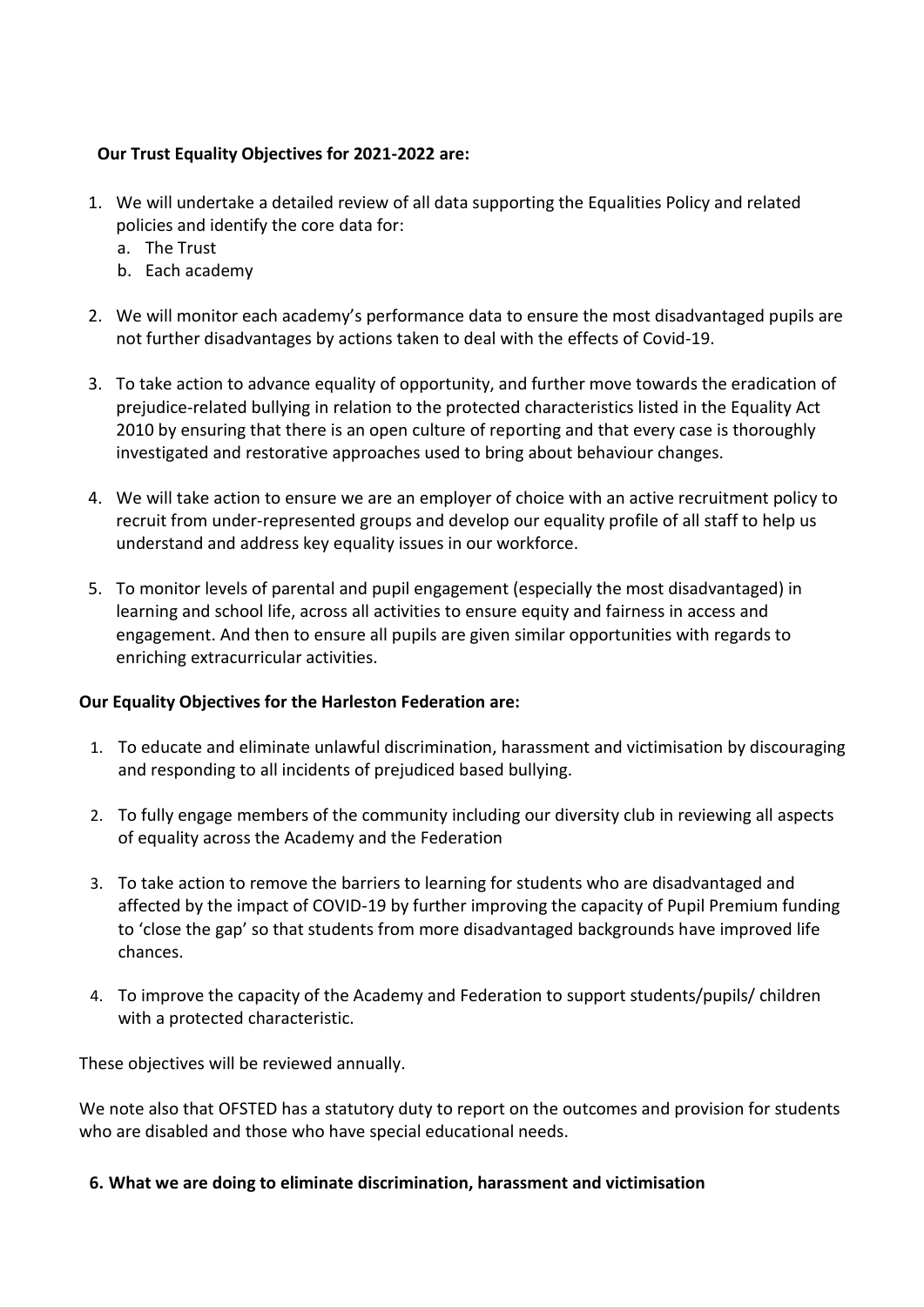- We take account of equality issues in relation to admissions and exclusions; the way we provide education for our students and the way we provide access for students to facilities and services.
- We are aware of the Reasonable Adjustment duty for disabled pupils / students designed to enhance access and participation to the level of non-disabled students and stop disabled children being placed at a disadvantage compared to their non-disabled peers.
- The Headteacher / Head of School ensures that all appointment panels give due regard to this policy so that no one is discriminated against when it comes to employment, promotion or training opportunities.
- We ensure that those who are affected by a policy or activity are consulted and involved in the design of new policies, and in the review of existing ones.
- We take seriously the need to consider the equality implications when we develop, adapt and review any policy or procedure and whenever we make significant decisions about the day-to-day life of the Academy.
- We actively promote equality and diversity though the curriculum and by creating an environment which champions respect for all.
- We ensure that our admissions arrangements are fair and transparent, and we do not discriminate against students by treating them less favourably on the grounds of their sex, race, disability, religion or belief, sexual orientation, gender reassignment, pregnancy or maternity.
- The Academy's Behaviour Management Policy takes full account of the duties under the Equality Act. We make reasonable, appropriate and flexible adjustment for students with a disability. We closely monitor data on exclusions and absence from Academy for evidence of over-representation of different groups and take action promptly to address concerns.
- The Academy challenges all forms of prejudice and prejudice-based bullying, which stand in the way of fulfilling our commitment to inclusion and equality. We treat all bullying incidents equally seriously.

# **7. What we are doing to advance equality of opportunity between different groups**

- We know the needs of our pupils very well and collect and analyse data in order to inform our planning and identify targets to achieve improvements.
- We have procedures, working in partnership with parents and carers, to identify children who have a disability through our admissions meetings.
- We collect data and monitor progress and outcomes of different groups of pupils and use this data to support Academy improvement. We take action to close any gaps, for example, for those making slow progress in acquiring age-appropriate literacy and number skills.
- We also collect, analyse and use data in relation to attendance and exclusions of different groups.
- We avoid language that runs the risk of placing a ceiling on any pupils' achievement or that seeks to define their potential as learners, such as "less able".
- We use a range of teaching strategies that ensures we meet the needs of all pupils.
- We provide support to pupils at risk of underachieving.
- We are alert and proactive about the potentially damaging impact of negative language in matters such as race, gender, disability and sexuality.
- We ensure equality of access for all pupils to a broad and balanced curriculum, removing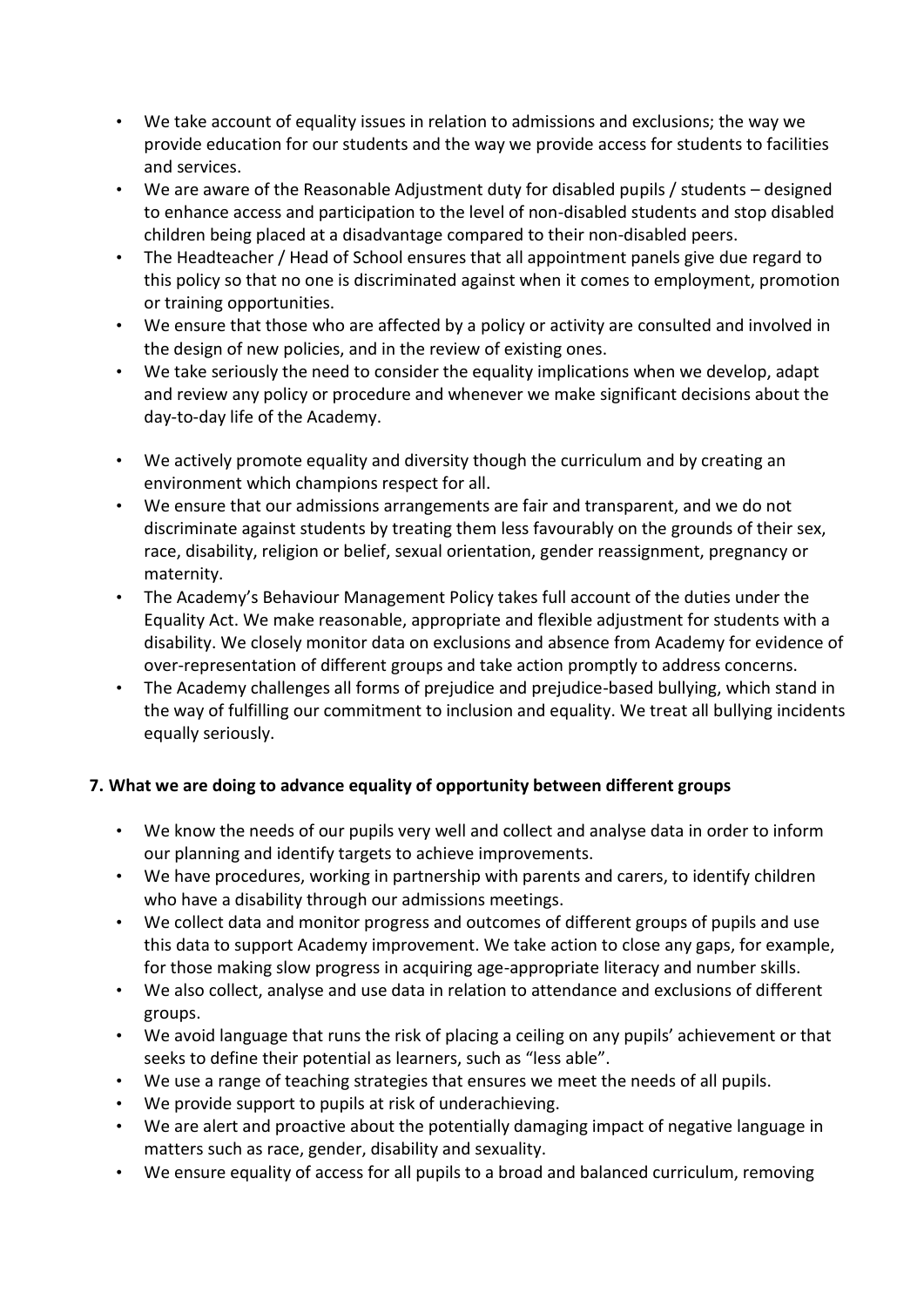barriers to participation where necessary.

• We will take positive and proportionate action to address the disadvantage faced by particular groups of students with particular protected characteristics, such as targeted support. The actions will be designed to meet the Academy's Equality Objectives.

# **8. What we are doing to foster good relations**

- We work closely and openly with parents/carers.
- We communicate and engage with a variety of community groups including the local Church.
- We enable employers and other groups to work with pupils in the academy to broaden and deepen their educational experience.
- We prepare our students for life in a diverse society and ensure that there are activities across the curriculum that promote the spiritual, moral, social and cultural development of our students
- We teach about difference and diversity and the impact of stereotyping, prejudice and discrimination through RSHE and across the curriculum
- We work closely with our community, Diversity Group and Equality and Diversity Governor to review all aspects of equality across the academy
- We use materials and resources that reflect the diversity of the Academy, population and local community in terms of race, gender, sexual identity and disability, avoiding stereotyping
- We promote a whole Academy ethos and values that challenge prejudice-based discriminatory language, attitudes and behaviour
- We provide opportunities for students to appreciate their own culture and celebrate the diversity of other cultures
- We include the contribution of different cultures to world history and that promote positive images of people
- We provide opportunities for students to listen to a range of opinions and empathise with different experiences
- We promote positive messages about equality and diversity through displays, assemblies, visitors, and whole Academy events

# **9. Monitoring and reviewing the objectives**

The Trust reviews and updates the equality objectives every two years. We will publish an evaluation of the success in meeting these objectives for parents and carers*,* on the Trust website*.*

The academy Ethos and Community Committee will ensure an Equality Impact Statement is produced each year (Appendix 1).

# **10. Disseminating the policy**

This Equality Policy along with the Equality Objectives and data is available:

- On the Trust and academy websites.
- As part of induction for new staff.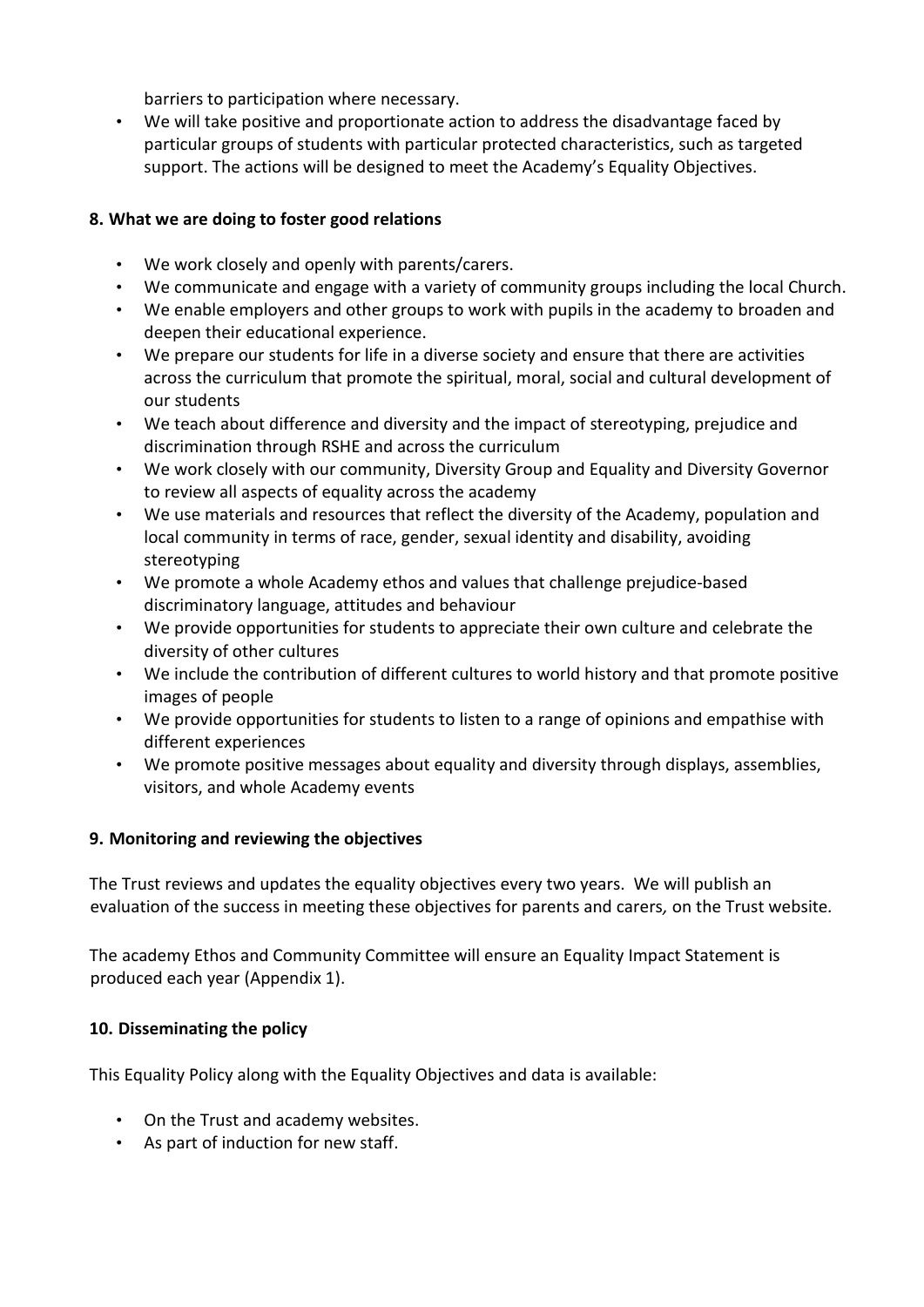### **11. Monitoring and reviewing the policy**

The Trust Board annually evaluates the success of the Trust's equalities work and will review the whole policy every three years.

#### **12. Links to other policies**

Although this policy is the key document for information about our approach to equalities in line with the Public Sector Equality Duty, see APPENDIX 2, we ensure that information about our responsibilities under the Equality Act are also included in other aspects of academy life such as the Academy Improvement and Development plan, web sites, newsletters and other policies e.g.

- Anti-bullying Policy (Pupils)
- Staff Bullying and Harassment Policy
- Flexible Working Policy
- SEND Policy
- Admissions Policy
- Accessibility Plan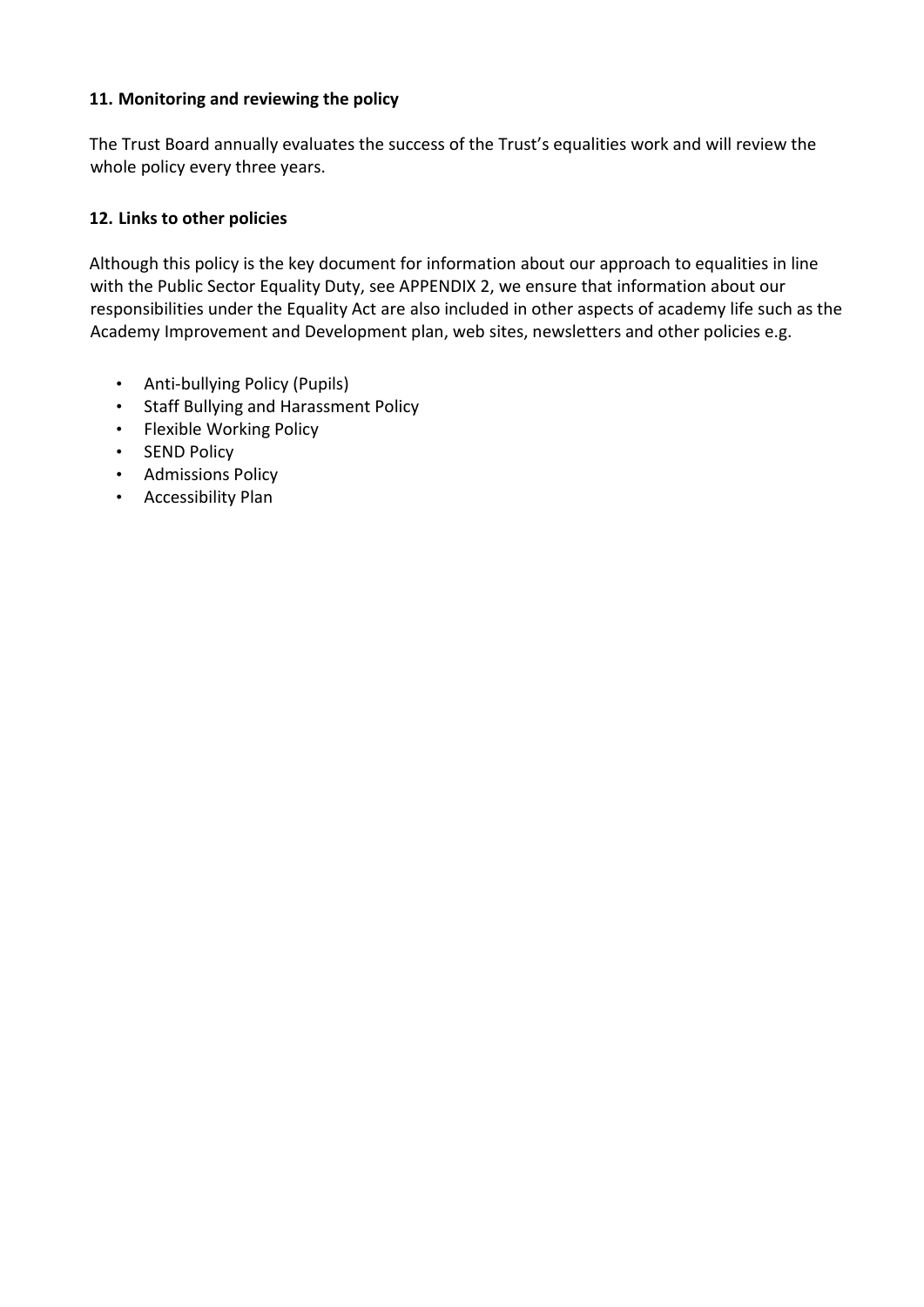#### **Academy Equality Impact Statement**

#### **RATIONALE: Education Brief**

The Harleston Federation is fully committed to providing the highest quality educational provision for all children and young people in our academies. We seek to achieve this within the notion of belonging to a family, where service of others, is promoted and the Christian values of responsibility, aspiration, dignity, love and respect can be seen in action in all our academies. This is not an "easy option" because, to achieve the best possible outcomes for our young people, there is an expectation that every individual will strive to make the most effective contribution possible.

The Harleston Federation provides the "opportunity for all to achieve their very best, regardless of their race, religion, gender, abilities, social background or any other personal characteristic".

The academies take its commitment to eliminating discrimination seriously; the annual Equalities Impact Statement is part of our duty to promote Equality.

Archbishop Sancroft and Harleston Primary Academy are welcoming schools where everyone is valued highly and where tolerance, honesty, co-operation and mutual respect for others are fostered. We are committed to the development of the whole person within a supportive, secure, creative and Christian environment. This is reflected in our collective worship programme which can be found here:

As part of our core offer, a broad, balanced and appropriate curriculum provides equal opportunity for all students to maximise their potential regardless of age, gender, sexual orientation, race, colour, religion or disability. We aim to:

- Provide a secure environment in which all our students and adults feel comfortable and at ease about their gender, race, culture, religion, social class, disability, special needs, sexual orientation and background.
- Provide a learning environment where all individuals can flourish and achieve; being healthy, staying safe, enjoying and achieving, making a positive contribution and enjoying economic wellbeing.
- Prepare students for life in an increasingly diverse society so that they can see their place in the local, regional, national and global community.
- Ensure that the schemes of learning are provided for the individual needs of the students and that the curriculum is differentiated.
- Provide positive non-stereotyping information about different groups of people to challenge personal prejudice and stereotypical views whenever they occur.
- Ensure that students with Special Education Needs are supported in all aspects of their learning
- Provide a wide range of social, recreational and sporting opportunities appropriate for each student according to age and stage of development.
- Provide a structure in which students are exposed to the influence of and relationships with, adults of either gender, varied races and cultures.
- Meet each student's needs by treating them as a unique individual valued for themselves as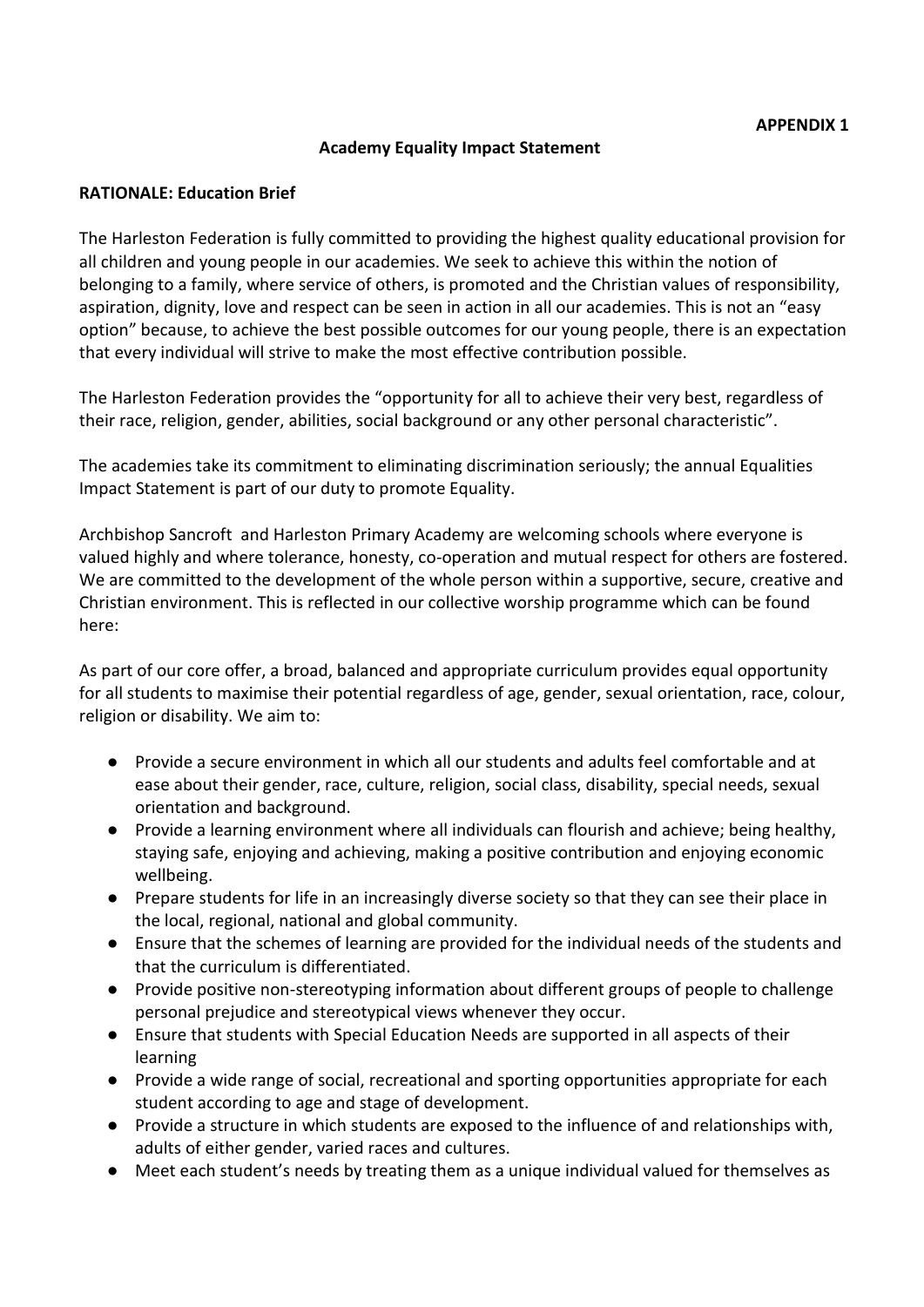such whilst recognising their need for change, growth and personal development.

- Recognise the cultural, racial and family background of students and support them in the appreciation of this St. Benet's MAT Equality and Diversity Policy
- Include and value the contribution of all families to the school's perception and understanding of equality and diversity.
- Ensure that all student groups e.g. student council, sports teams, debating club etc are fairly represented
- Actively challenge discrimination and disadvantage and make inclusion a thread which runs through all our activities.
- Collect and analyse data and information to ensure all student groups are progressing well and that no student group is subject to disadvantage.
- Use all available information to set appropriate and suitable learning challenges for all, responding to student's diverse needs and overcome any potential barriers to learning.
- Ensure that the wider school curriculum makes explicit and implicit provision to promote and celebrate diversity. Have high expectations of behaviour and attitude to learning in relation to demonstrating respect to others.
- Support students in experiencing 'Life in All its Fullness'

# **Archbishop Sancroft High School**

## *ASHS Key Priorities 2021-22*

## *KP1 - Quality of Education*

- Deliver a coherent and inter-connected curriculum that is suitably planned for and sequenced to support student learning and student progress
- Ensure the curriculum is designed and delivered exceptionally well in all subjects as part of a systematic approach to curriculum development.
- Develop strong literacy and oracy skills across the curriculum, ensuring there are planned learning activities and opportunities embedded within all curriculum areas
- Promote and embed explicit, subject specific academic language

# *KP2 - Challenge and Standards*

- Challenging leadership at all levels to monitor, support and promote excellence consistently in the quality of education to inform outcomes.
- Strengthen and embed the accountability and development of Governance to support the strategic leadership of the school
- Ensure all groups of learners are planned for and challenged at every stage of their learning
- Embed challenge to secure consistently high outcomes for all learners in all subject areas and all year groups

### *KP3 - Secure Base Model*

- Further embed the secure base model to support attitudes to learning (AtL) and the emotional health and wellbeing of all members of the school community
- Consistently apply the language associated to the secure base model, aligning it to the whole school intent and vision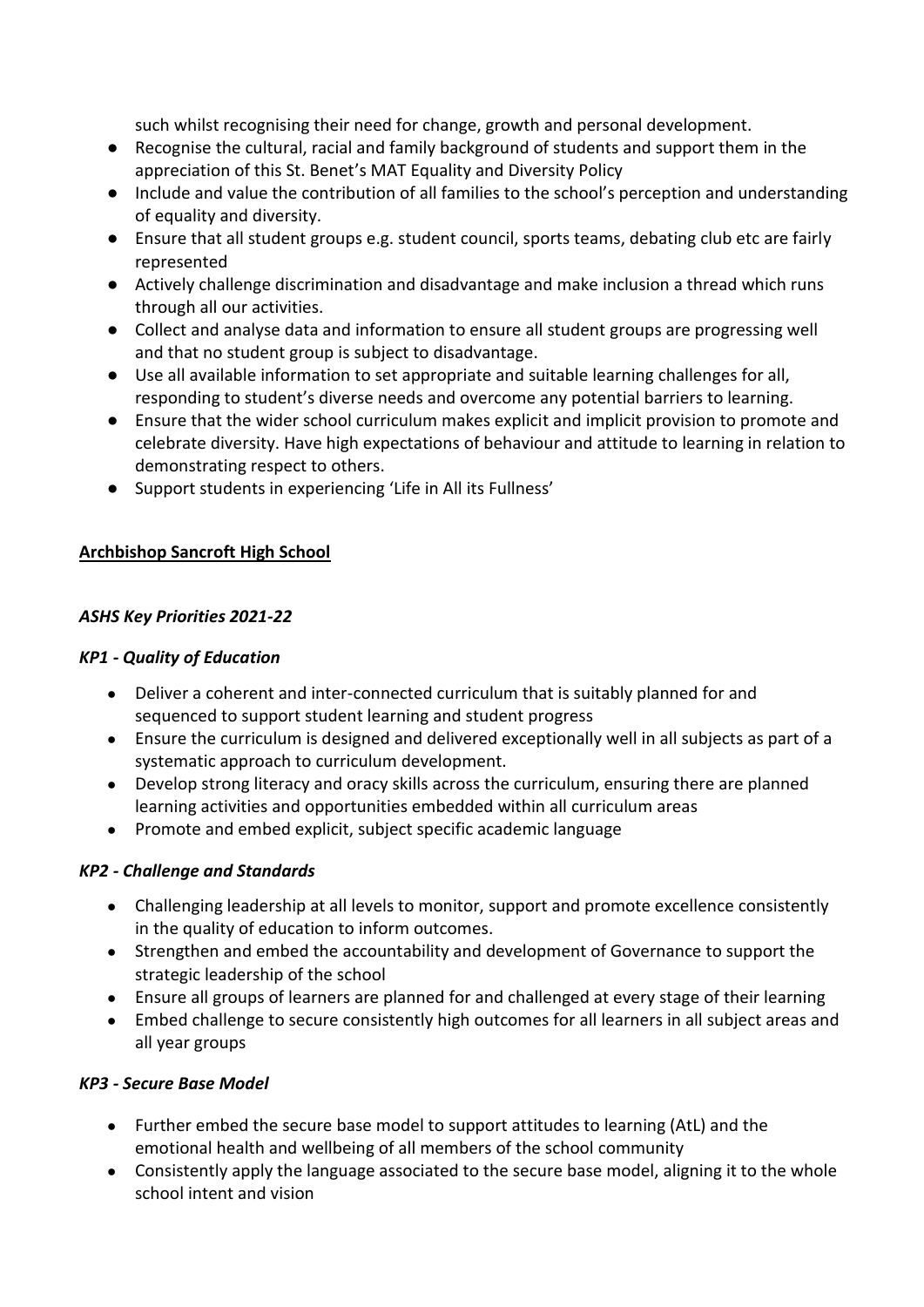#### *KP4 - CofE Ethos, Leadership and Governance*

- Further develop and embed the evaluation of the effectiveness of the school as a Church school
- Maximise the opportunities presented by the MAT to continue the further improvement of ASHS
- The development of the strategic leadership and direction of the Harleston Federation as we work towards the development of transformational educational experience through the All through School
- Embed the Federation vision, evidenced in all aspects of school community life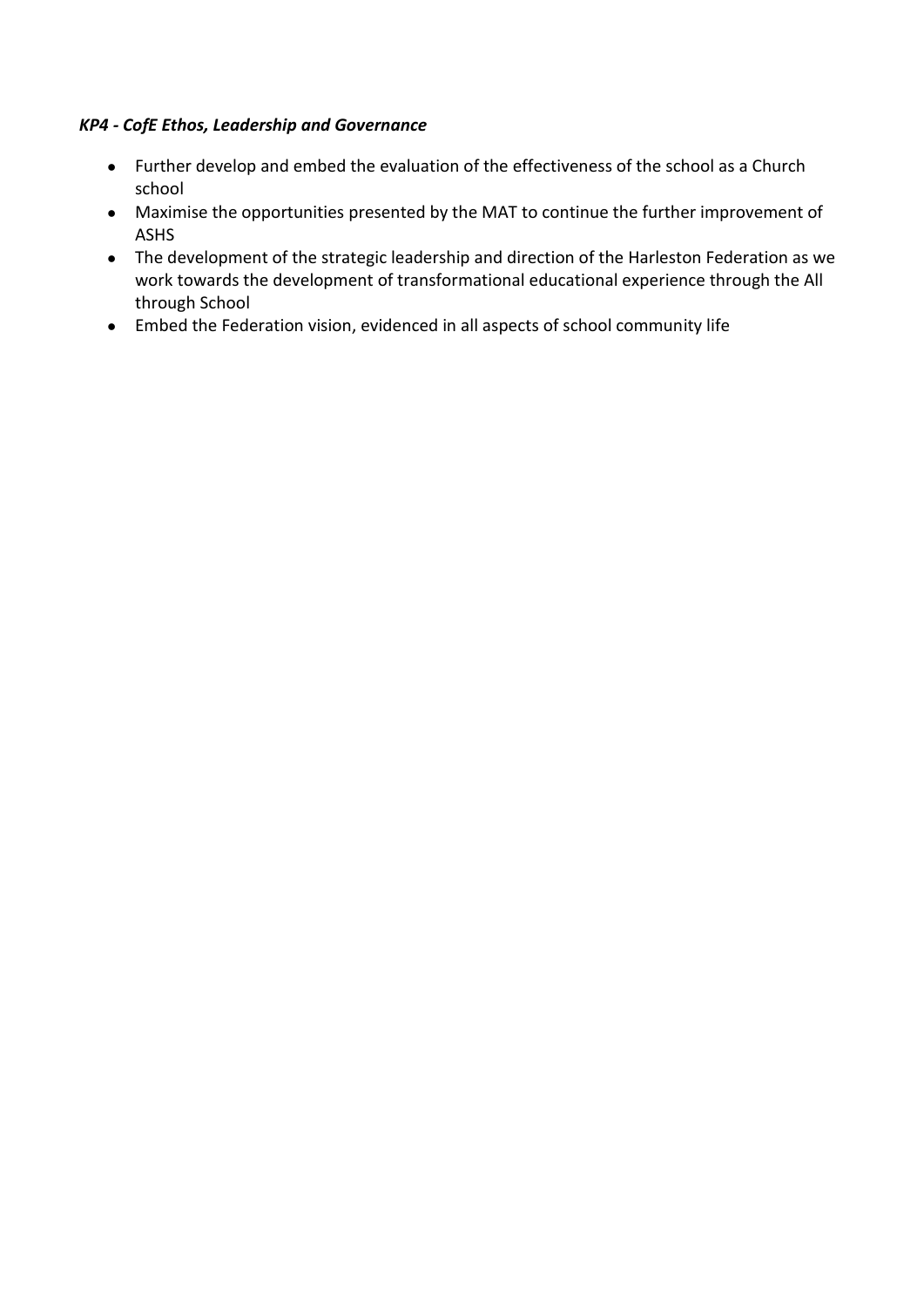#### Harleston Primary Academy

#### *HPA Key Priorities 2021-22*

#### *KP1 - Quality of Education*

- Develop and build a consistent approach to the teaching of reading, writing and mathematics through following clear schemes and programmes
- Develop a clear pedagogical approach, underpinned by an understanding of cognitive science

#### *KP2 - Challenge and Standards*

● Challenging leadership to monitor, support and promote excellence consistently in the quality of education, to inform outcomes.

#### *KP3 - Behaviour*

- The consistent application of the behaviour policy by all staff
- Engagement by all stakeholders in the development of positive behaviours for learning

#### *KP4 – Church of England Ethos, Leadership & Governance*

- Further develop and embed the evaluation of the effectiveness of the school as a Church school
- The development of the strategic leadership and direction of the Harleston Federation as we work towards the development of a transformational educational experience through the Allthrough School
- Embed the Federation vision, evidenced in all aspects of school community life
- Develop the religious character of the school in line with the development points from the SIAMS inspection

#### *KP5 - Communication*

- Develop engagement with stakeholders, to ensure parents and other partners support the work of the school
- Develop regular and effective communication with stakeholders, through social media, letters, local press, phone calls
- Ensure communication between school staff is clear, consistent and transparent, so that there is a shared understanding of the school's improvement and development

| <b>Headteacher</b> |  |
|--------------------|--|

Signed…………………………………………………….. Signed…………………………………………………. **Chair of Governors**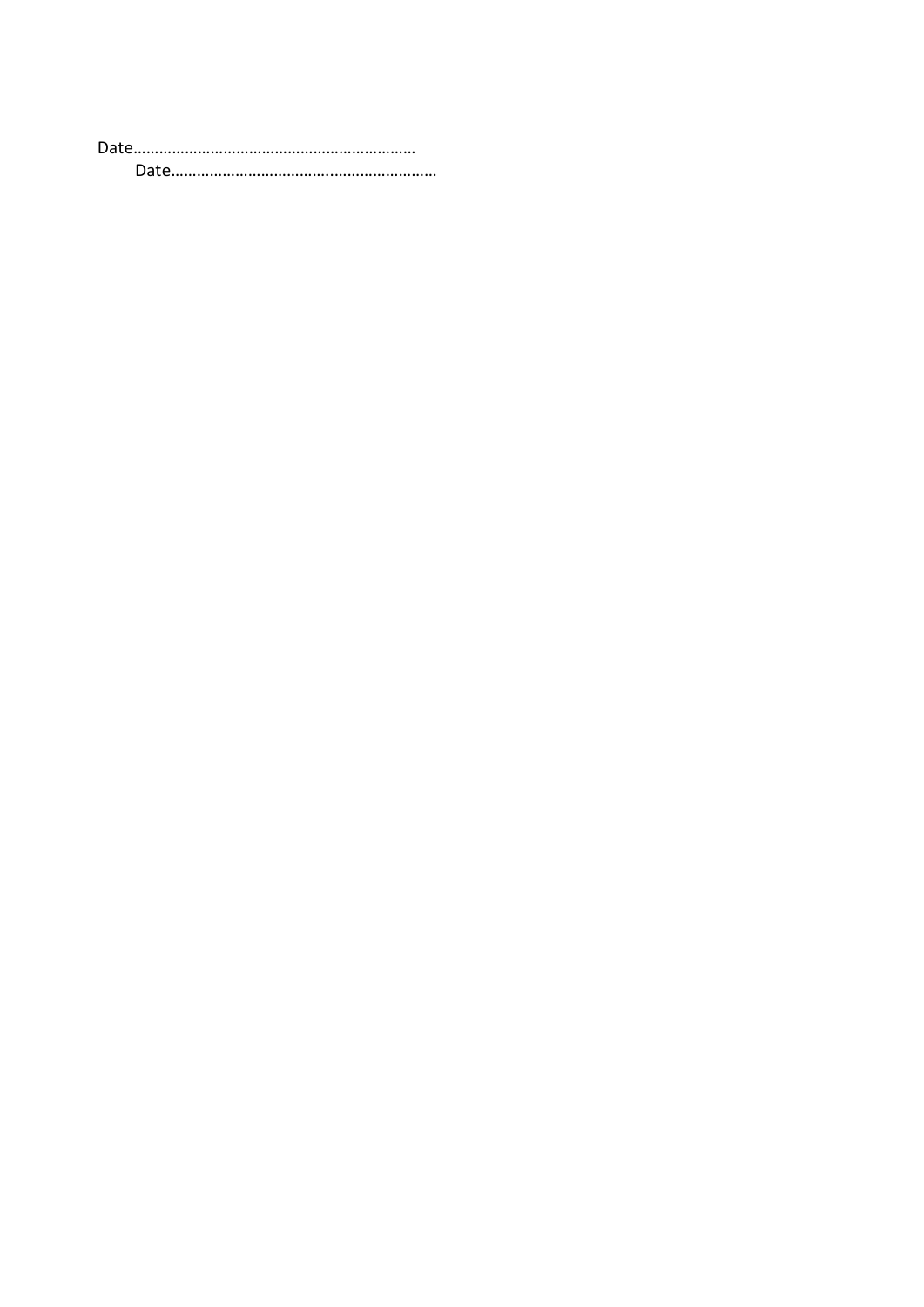## **St Benet's MAT Public Sector Equality Duty Statement (over 150 Employees)**

#### **1. Introduction**

- 1.1 This document describes how the St Benet's MAT Board intends to fulfil its responsibilities under the Public Sector Equality Duty with regard to its workforce. The Equality Objectives will be part of the St Benet's Business Plan and information will be published on the appropriate page of the St. Benet's website.
- 1.2 We will have due regard to the need to:
	- 1.2.1 Eliminate unlawful discrimination, harassment, victimisation and any other conduct prohibited by the Equality Act.
	- 1.2.2 Advance equality of opportunity between people who share a protected characteristic and people who do not share it; and
	- 1.2.3 Foster good relations between people who share a protected characteristic and those who do not share it.
- 1.3 We will collect and use equality information to help us to:
	- 1.3.1 Identify key issues.
	- 1.3.2 Understand the impact of our policies, practices and decisions on people with different protected characteristics, and thereby plan them more effectively.
	- 1.3.3 Assess whether we are discriminating unlawfully when carrying out any of our functions.
	- 1.3.4 Identify what the key equality issues are for our organisation.
- 1.4 Assess performance:
	- 1.4.1 Benchmark our performance and processes against those of similar organisations, nationally or locally.
- 1.5 Take action:
	- 1.5.1 Consider taking steps to meet the needs of staff who share relevant protected characteristics.
	- 1.5.2 Identify if there are any actions we can take to avoid discrimination and harassment, advance equality of opportunity or foster good relations.
	- 1.5.3 Make informed decisions about policies and practices which are based on evidence about the impact of our activities on equality.
	- 1.5.4 Develop equality objectives to meet the specific duties.
	- 1.5.5 Have due regard to the aims of the general equality duty by ensuring that staff have appropriate information for decision-making.
- 1.6 We will work towards developing an equality profile of staff to help us to understand key equality issues in our workforce, including any evidence of pay gaps or 'occupational segregation' i.e. staff with certain protected characteristics being over-represented in particular roles, for example, women as cleaners, or at certain grades. In addition, we note that it is likely to be useful to collect and consider information, appropriately disaggregated, about:
	- 1.6.1 Recruitment and promotion.
	- 1.6.2 Numbers of part-time and full-time staff.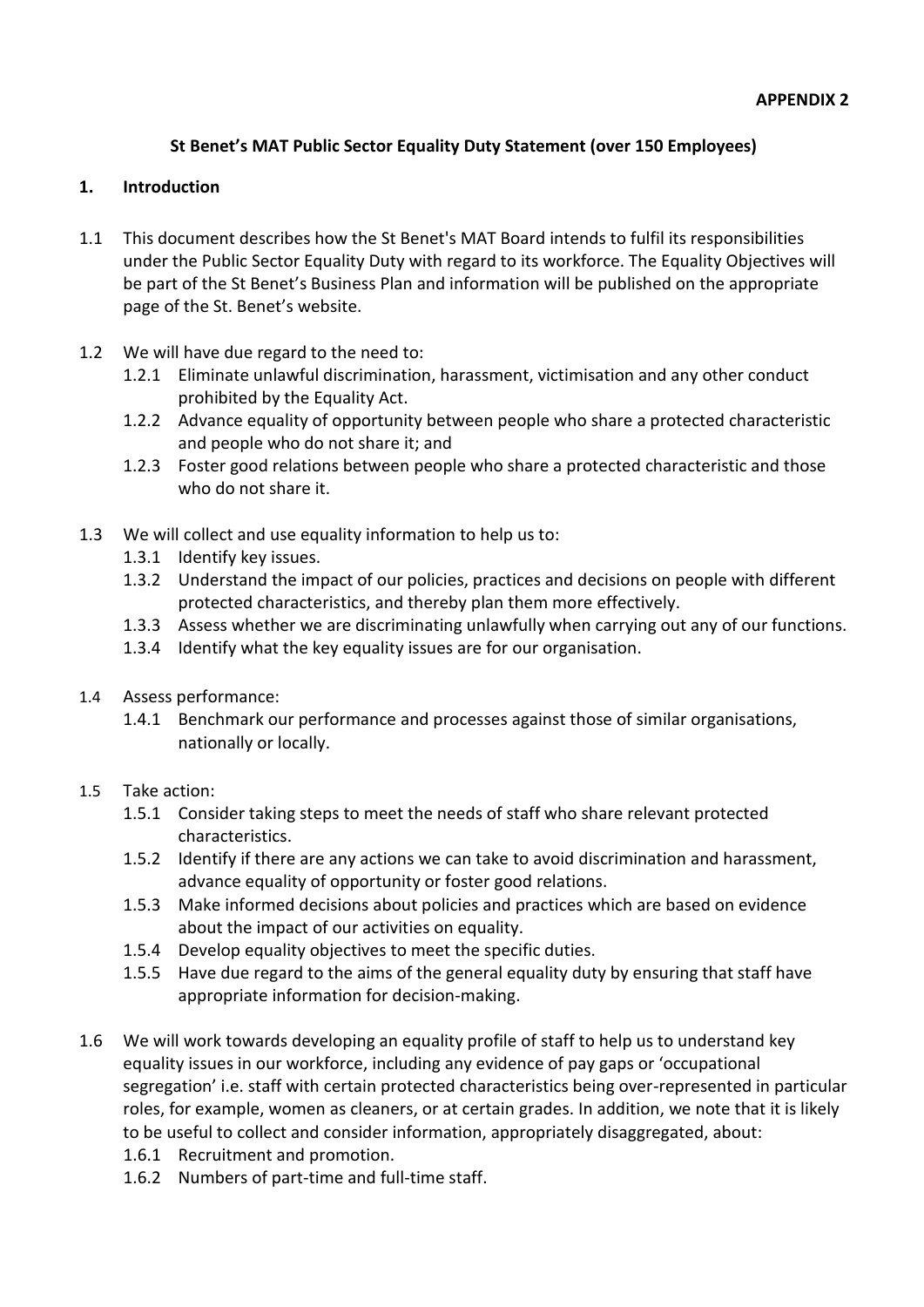- 1.6.3 Pay and remuneration.
- 1.6.4 Training.
- 1.6.5 Return to work of women on maternity leave.
- 1.6.6 Return to work of disabled employees following sick leave relating to their disability.
- 1.6.7 Appraisals.
- 1.6.8 Grievances (including about harassment).
- 1.6.9 Disciplinary action (including for harassment).
- 1.6.10 Dismissals and other reasons for leaving.

#### **2. Publication of Equality Information**

- 2.1 We will publish relevant, proportionate information which is broad enough to give a full picture of performance across our trust. We will demonstrate how we have used this information to have due regard to all three aims of the duty, for all relevant protected characteristics. Our information will usually fall into two main categories:
	- 2.1.1 Information to identify equality issues. Examples of this include equality monitoring information about employees, information about the effect of our activities on people with different protected characteristics or any engagement we may have carried out.
	- 2.1.2 Information about steps taken to have due regard to the aims of the general equality duty. For example, any records we have about how we had due regard in making certain decisions, information that was considered in that decision-making (including engagement), consideration of steps to mitigate adverse impacts, or details of policies to address equality concerns.
- 2.2 We note that the Equalities and Human Rights Commission would normally expect to see the following information:
	- 2.2.1 The race, disability, gender and age distribution of our workforce at different grades, and whether they are full or part-time.
	- 2.2.2 An indication of the likely representation on sexual orientation and religion and belief, provided that no-one can be identified as a result.
	- 2.2.3 An indication of any issues for transsexual staff, based on engagement with transsexual staff or equality organisations.
	- 2.2.4 Gender pay gap information.
	- 2.2.5 Information about occupational segregation.
	- 2.2.6 Grievance and dismissal information for people with relevant protected characteristics.
	- 2.2.7 Complaints about discrimination and other prohibited conduct from staff.
	- 2.2.8 Details and feedback of engagement with staff and trade unions.
	- 2.2.9 Quantitative and qualitative research with employees, e.g. staff surveys.
	- 2.2.10 Records of how we have had due regard to the aims of the duty in decision-making with regard to our employment, including any assessments of impact on equality and any evidence used.
	- 2.2.11 Details of policies and programmes that have been put into place to address equality concerns raised by staff and trade unions.